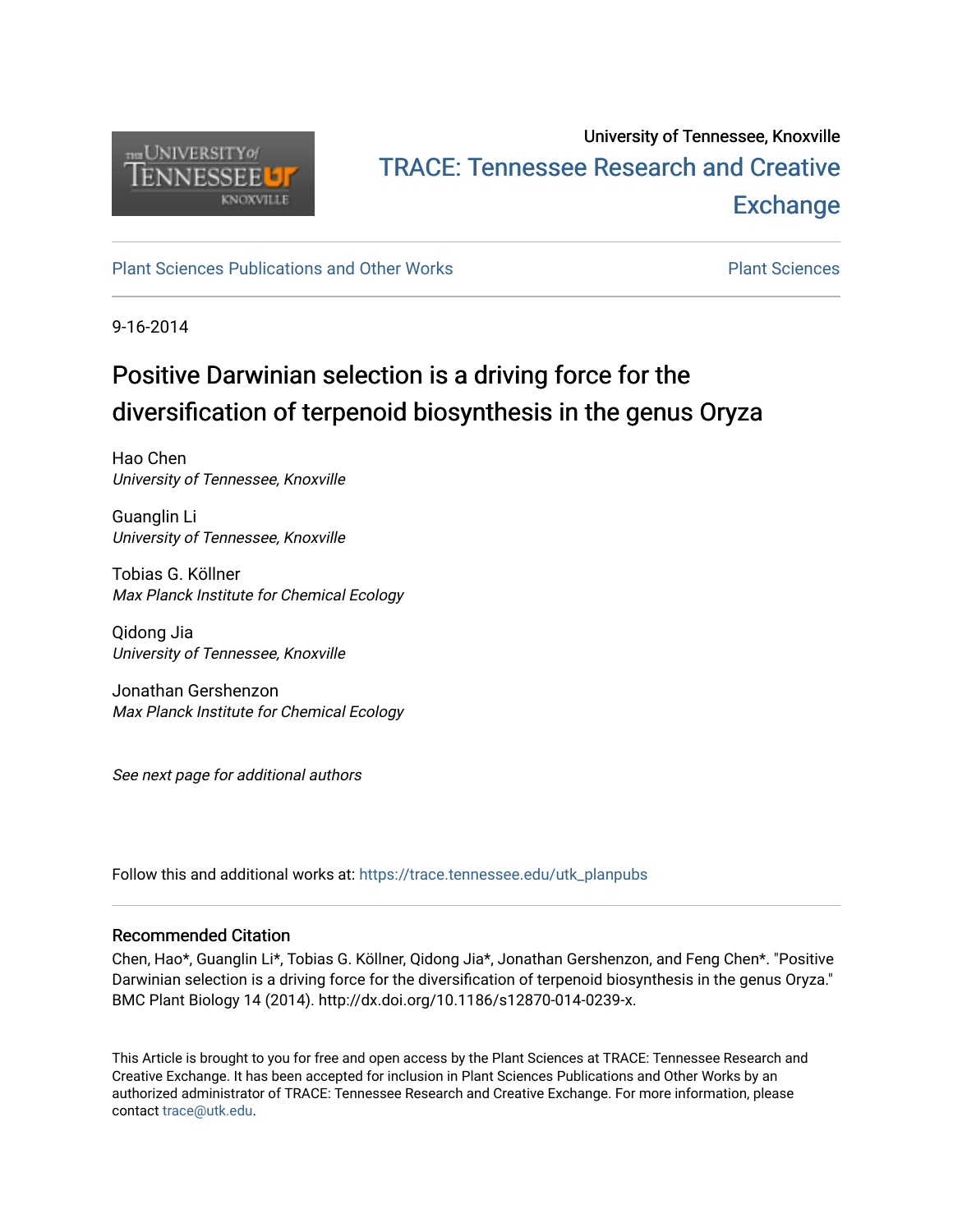### Authors

Hao Chen, Guanglin Li, Tobias G. Köllner, Qidong Jia, Jonathan Gershenzon, and Feng Chen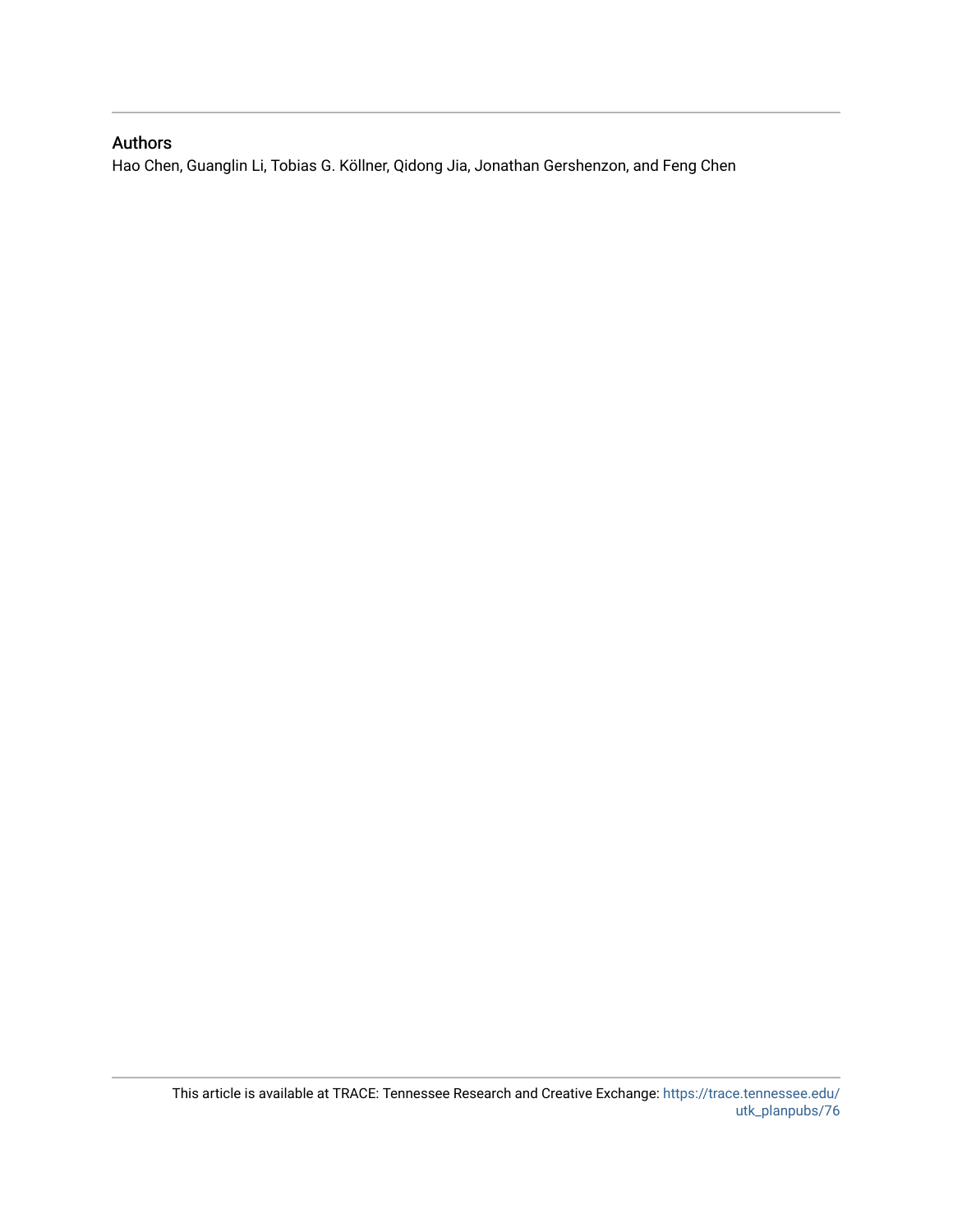## **RESEARCH ARTICLE Example 2014 CONSIDERING CONSIDERING CONSIDERING CONSIDERING CONSIDERING CONSIDERING CONSIDERING CONSIDERING CONSIDERING CONSIDERING CONSIDERING CONSIDERING CONSIDERING CONSIDERING CONSIDERING CONSIDE**



# Positive Darwinian selection is a driving force for the diversification of terpenoid biosynthesis in the genus Oryza

Hao Chen<sup>1,2†</sup>, Guanglin Li<sup>1,3†</sup>, Tobias G Köllner<sup>4†</sup>, Qidong Jia<sup>5</sup>, Jonathan Gershenzon<sup>4</sup> and Feng Chen<sup>1,5\*</sup>

#### Abstract

Background: Terpenoids constitute the largest class of secondary metabolites made by plants and display vast chemical diversity among and within species. Terpene synthases (TPSs) are the pivotal enzymes for terpenoid biosynthesis that create the basic carbon skeletons of this class. Functional divergence of paralogous and orthologous TPS genes is a major mechanism for the diversification of terpenoid biosynthesis. However, little is known about the evolutionary forces that have shaped the evolution of plant TPS genes leading to terpenoid diversity.

Results: The orthologs of Oryza Terpene Synthase 1 (OryzaTPS1), a rice terpene synthase gene involved in indirect defense against insects in Oryza sativa, were cloned from six additional Oryza species. In vitro biochemical analysis showed that the enzymes encoded by these OryzaTPS1 genes functioned either as (E)-β-caryophyllene synthases (ECS), or (E)-β-caryophyllene & germacrene A synthases (EGS), or germacrene D & germacrene A synthases (DAS). Because the orthologs of OryzaTPS1 in maize and sorghum function as ECS, the ECS activity was inferred to be ancestral. Molecular evolutionary detected the signature of positive Darwinian selection in five codon substitutions in the evolution from ECS to DAS. Homology-based structure modeling and the biochemical analysis of laboratory-generated protein variants validated the contribution of the five positively selected sites to functional divergence of OryzaTPS1. The changes in the in vitro product spectra of OryzaTPS1 proteins also correlated closely to the changes in in vivo blends of volatile terpenes released from insect-damaged rice plants.

Conclusions: In this study, we found that positive Darwinian selection is a driving force for the functional divergence of OryzaTPS1. This finding suggests that the diverged sesquiterpene blend produced by the Oryza species containing DAS may be adaptive, likely in the attraction of the natural enemies of insect herbivores.

Keywords: Plant secondary metabolism, Terpene synthase, Positive selection

#### Background

Plants produce diverse secondary metabolites that are not essential for growth and development but play important roles in plant interactions with other organisms [[1](#page-12-0),[2](#page-12-0)]. With over 25,000 representatives [[3\]](#page-12-0), terpenoids constitute the largest class of plant secondary metabolites [[4,5](#page-12-0)]. Synthesized as the components of resins, complex oils, or volatile mixtures (such as floral scents) [\[6\]](#page-12-0), terpenoids are involved in diverse biological processes ranging from plant defense to reproduction and symbiosis [\[4,5,7\]](#page-12-0). Despite the collective diversity of terpenoids in the plant kingdom, for any given plant species, only a subset of terpenoids are produced, some of which may be unique to the taxon [[8,9](#page-12-0)]. Such taxon-specific diversity may be important for the specific biological functions of terpenoids. Therefore, understanding the evolutionary mechanisms underlying the diversification of terpenoid biosynthesis is important for us to understand plant adaptation to specialized niches.

The wealth of structural diversity of plant terpenoids can be mainly attributed to an enzyme class known as terpene synthases (TPSs). TPSs convert the isoprenyl diphosphate



© 2014 Chen et al.; licensee BioMed Central Ltd. This is an Open Access article distributed under the terms of the Creative Commons Attribution License [\(http://creativecommons.org/licenses/by/4.0\)](http://creativecommons.org/licenses/by/4.0), which permits unrestricted use, distribution, and reproduction in any medium, provided the original work is properly credited. The Creative Commons Public Domain Dedication waiver [\(http://creativecommons.org/publicdomain/zero/1.0/](http://creativecommons.org/publicdomain/zero/1.0/)) applies to the data made available in this article, unless otherwise stated.

<sup>\*</sup> Correspondence: [fengc@utk.edu](mailto:fengc@utk.edu) †

Equal contributors

<sup>&</sup>lt;sup>1</sup>Department of Plant Sciences, University of Tennessee, Knoxville, TN 37996, USA

<sup>5</sup> Graduate School of Genome Science and Technology, University of Tennessee, Knoxville, TN 37996, USA

Full list of author information is available at the end of the article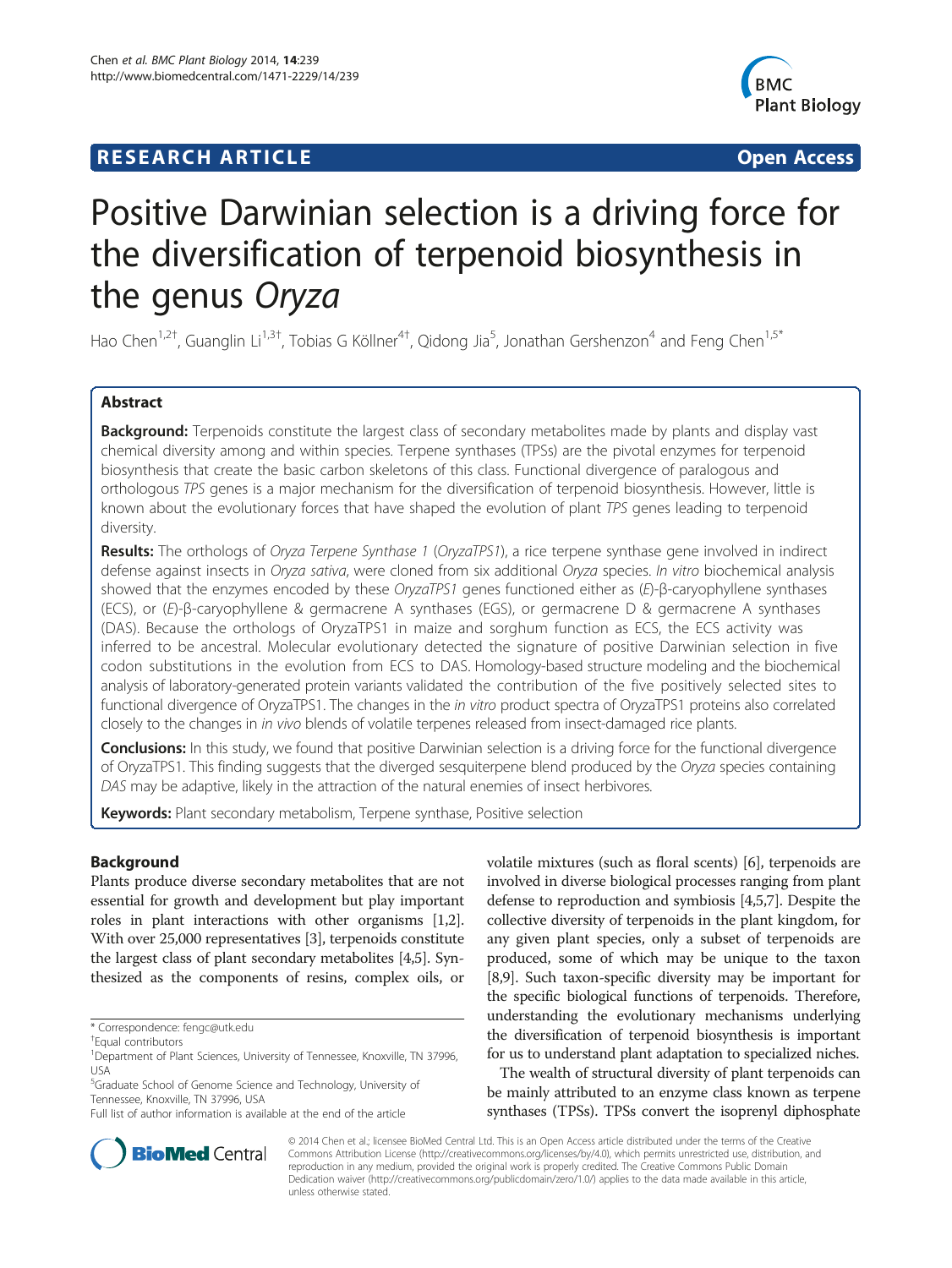precursors geranyl diphosphate (GPP), farnesyl diphosphate (FPP) and geranylgeranyl diphosphate (GGPP) to a multitude of cyclic and acyclic monoterpenes (C10), sesquiterpenes (C15) and diterpenes (C20), respectively [[5,10](#page-12-0)]. The unusual reaction mechanism of TPSs involves the formation of intermediate carbocations that can have multiple metabolic fates, depending on the termination mechanisms [\[10,11\]](#page-12-0). As a result, a single TPS can catalyze the formation of multiple terpene products from a single substrate. Therefore, the enormous diversity of plant terpenoids is partly due to the ability of some plant TPSs producing multiple products.

The principal cause of plant terpenoid diversity is the large number of TPSs with different product specificities. In most sequenced plant genomes that have been analyzed, TPSs constitute mid-sized gene families with 30–100 members which are most likely to have evolved through gene duplication followed by functional divergence. These genes can be further divided into subfamilies based on their evolutionary relatedness with individual families generally associated with the formation of a specific class of terpenoids, such as monoterpenes, sesquiterpenes or diterpenes [\[12](#page-12-0)]. The individual members in specific TPS subfamilies usually share a specific type of isoprenyl diphosphate as substrate, but exhibit large variations in product profiles [[12](#page-12-0)]. The biochemical basis for such functional divergence has been studied using biochemical and structural approaches. The product profiles of many TPSs have been interconverted by mutating only a small number of amino acid residues within or around the active site cavity [\[13-16\]](#page-12-0). On the other hand, numerous remote substitutions that result in the repositioning of key residues within the active site cavity can lead to enzymes with moderate level of sequence homology catalyzing similar biochemical reactions [[17](#page-12-0)]. In addition to individual sites, epistasis, which is defined as context dependence for mutational effects, also plays a critical role on product specificity of terpene synthases [[18](#page-12-0)]. Other mechanisms such as losing the N-terminal domain [\[19\]](#page-12-0) or fusing two functional domains [\[20\]](#page-12-0) have been proposed to be involved in evolving new terpene synthase genes.

In contrast, our knowledge of the molecular evolutionary basis underlying functional divergence of TPSs is very limited. The evolution of the large TPS gene family probably occurred largely through gene duplication followed by functional divergence, but the driving forces behind this process have not been well investigated. In contrast, positive Darwinian selection has been identified to be an important driving force for the evolution of a number of genes of plant secondary metabolism for functional diversification. Such examples include the methylthioalkylmalate synthases involved in the glucosinolate biosynthesis [[21](#page-12-0)], the shikimate kinase (SK) of the shikimate pathway [[22](#page-12-0)], the methyltransferases of the SABATH family important for the production of methyl esters [\[23](#page-12-0)], the dihydroflavonol-4-reductase (DFR) involved in anthocyanin biosynthesis [[24](#page-12-0)] and the homospermidine synthase involved in pyrrolizidine alkaloid biosynthesis [[25](#page-12-0)]. While it may be sensible to propose that positive selection has also played a role in the functional diversification of TPSs, no such evidence has been presented.

We have chosen rice (*Oryza*) as a model plant to study the molecular evolution of TPS genes for two main reasons. First, rice plants produce a mixture of approximately 20 volatile monoterpenes and sesquiterpenes with a clear biological function. Produced upon herbivore damage, they serve in attracting the natural enemies of herbivores [[26](#page-12-0)]. Second, the molecular basis of volatile terpene production in rice has been well characterized. Three TPS genes Os02g02930, Os08g07100 and Os08g04500 are responsible for production of the majority of the terpenes released from insect-damaged rice plants [[26](#page-12-0)]. This study focused on the sesquiterpene synthase Os08g04500 from O. sativa and its orthologs from selected Oryza species. Os08g04500 produces predominantly  $(E)$ -β-caryophyllene and germacrene A [\[26\]](#page-12-0). The orthologs of Os08g04500 in maize (TPS23) [[27](#page-12-0)] and sorghum (SbTPS4) [[28](#page-12-0)] which also play a role in attracting herbivore enemies produce only (E)-β-caryophyllene as their major product. The common ancestry of these three grasses indicates that functional divergence of the Os08g04500/TPS23/SbTPS4 orthologs has occurred, and such functional changes may have happened within the Oryza genus as well. Biochemical characterization and molecular evolutionary analysis of the orthologs of Os08g04500 (collectively designated as OryzaTPS1) from multiple Oryza species implied that positive Darwinian selection is one evolutionary force driving the functional divergence of OryzaTPS1s.

#### Results

#### Functional conservation and divergence of OryzaTPS1s

To detect sequence divergence of OryzaTPS1 in rice, OryzaTPS1s were cloned from six additional Oryza species including O. glaberrima (African cultivated rice), O. rufipogon (a perennial wild relative of O. sativa), O. nivara (an annual wild relative of O. sativa), O. barthii (a wild relative of O. glaberrima), O. glumaepatula and O. officinalis (Additional file [1](#page-12-0)). All these seven species are diploids. The seven OryzaTPS1s cloned from the seven Oryza species displayed 96-99% similarity at the protein sequence level (Additional file [2](#page-12-0)). The related sequences have been deposited in the GenBank under accessions KJ415250 to KJ415255.

Our previous study showed that OryzaTPS1 in O. sativa Nipponbare (Os08g04500, renamed as OsTPS1 here) functions as a sesquiterpene synthase catalyzing the formation of multiple sesquiterpenes, with  $(E)$ -β-caryophyllene as the major product and germacrene A as the next most abundant [\[26](#page-12-0)]. Here it was designated as an (E)-β-caryophyllene/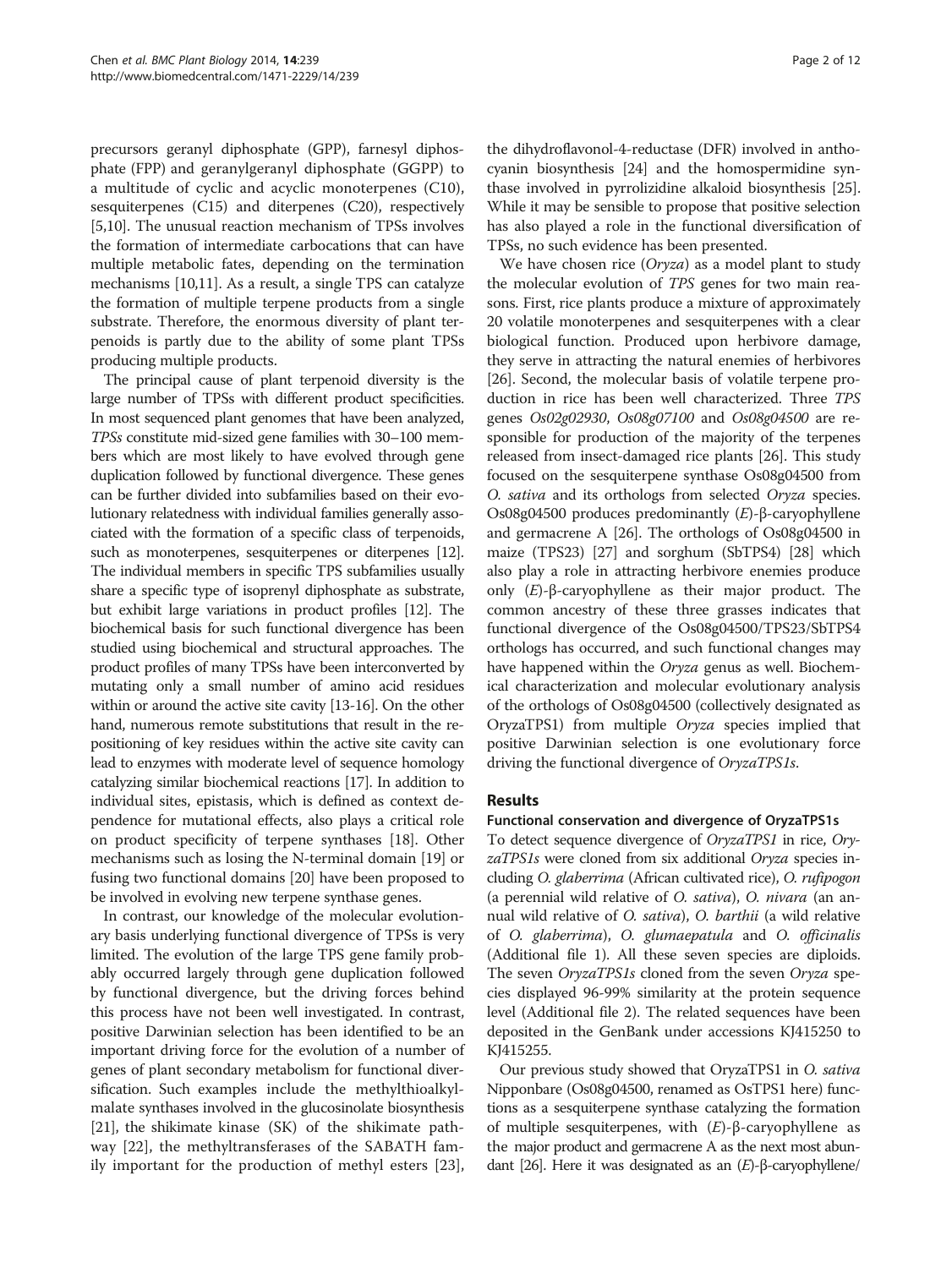<span id="page-4-0"></span>germacrene A synthase (EGS). For functional evaluation, the six OryzaTPS1s other than OsTPS1 were expressed in E. coli and recombinant proteins were tested for terpene synthase activity. All these proteins were biochemically active. These enzymes fell into three categories based on their biochemical activities (Figure 1 and Additional files [3, 4](#page-12-0) and [5](#page-12-0)). Two of them functioned as EGSs, while three others produced (E)-β-caryophyllene as the only dominant product with α-humulene, germacrene A and occasionally germacrene D as minor products. These were designated as (E)-β-caryophyllene synthase (ECS). One other enzyme, OrTPS1, produced germacrenes D and A as major products and was therefore designated as germacrene D & germacrene A synthase (DAS). In addition, as described in our previous reports [[27,28](#page-12-0)], TPS23 and SbTPS4, the orthologs of OryzaTPS1 in maize and sorghum, are both ECSs. The ancestor of these orthologs occurred before the split of rice (Oryza), maize and sorghum as revealed by collinearity and phylogenetic analysis [[28](#page-12-0)]. Thus, it is most likely that the ECS activity evolved before this split and served as the ancestral activity for the OryzaTPS1s of various Oryza species to diverge after the spilt. The fact that germacrene A and germacrene D were already minor products of ECS catalysis further supports that the sesquiterpene

profiles of EGS and DAS evolved from a certain ancestral ECS.

#### Molecular evolutionary analysis of OryzaTPS1s

To further explore the evolution of OryzaTPS1s, its phylogeny was reconstructed. As shown in Figure [2](#page-5-0), a striking feature of this gene tree was the strict clustering of the seven OryzaTPS1 sequences for each of the three different biochemical activities. Several codon-based models implemented in the PAML package [[29](#page-13-0)] were employed to analyze the evolutionary patterns reflected in this phylogeny. The one-ratio branch model indicated overall purifying selection for *OryzaTPS1* evolution  $\frac{dN}{dS}(\omega) = 0.63$ , Table [1](#page-5-0)). However, as selective pressure may diverge along different lineages [\[29\]](#page-13-0), we applied the two-ratio models to examine whether positive selection can be detected in lineages A and D (Figure [2](#page-5-0)) where the original enzyme functional evolution may have occurred. Positive selection was detected in lineage D ( $\omega$  = 999.0000, P < 0.05) but not in lineage A (Table [1](#page-5-0)). Failure to detect positive sites in lineage A may be due to the involvement of few substitutions which cannot be detected after the selective pressure was averaged on the branch. Since positive selection typically acts on only a few sites [[30](#page-13-0)], we then used the branch-



produced as a thermal rearrangement product from germacrene A in the GC injector (Additional files [4](#page-12-0) and [5\)](#page-12-0).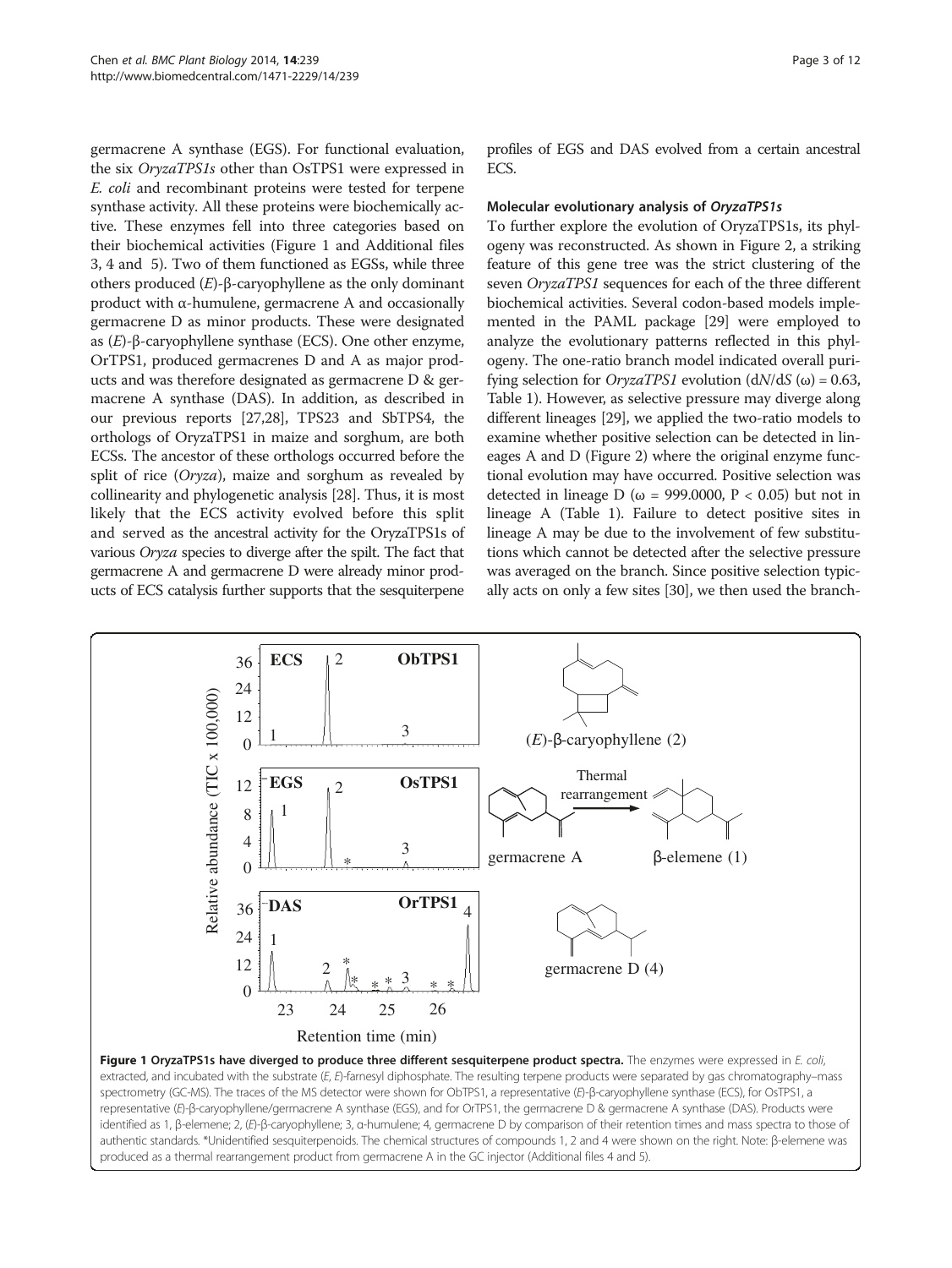<span id="page-5-0"></span>

site models to examine whether there were signatures for selection at individual sites along lineage D. Likelihood ratio tests showed evidence for significant positive selection in lineage  $D (P < 0.05,$  Table 1). Five residues were identified to be under positive selection, including residues 32, 318, 429, 433, and 486 (using the OrTPS1 sequence as a reference, posterior probabilities > 95%, Figure 2 and Table 1). As the gene tree of OryzaTPS1 was different from the canonical Oryza species tree [\[31\]](#page-13-0), we also subjected the OryzaTPS1 species tree to the same analysis. This analysis confirmed the outcome of the analysis using the gene tree (Additional file [6](#page-12-0)). Taken together, these results suggest that at least the evolution from ECS to DAS is adaptive.

|  |  | Table 1 Molecular evolutionary analysis of OryzaTPS1s |  |  |
|--|--|-------------------------------------------------------|--|--|
|--|--|-------------------------------------------------------|--|--|

#### Functional validation of the five positively selected sites

Next we tested the role of the five sites at which positive selection was indicated in functional evolution from an (E)-β-caryophyllene-predominating activity to a germacrene D-predominating activity. First, a structural model of OrTPS1 (a DAS) was created based on its homology to the known structure of tobacco 5-epi-aristolochene synthase [[32\]](#page-13-0). The residues 318, 429, 433 of OrTPS1 were located in the active site cavity, while residues 32 and 486 were positioned near the entrance of the active site cavity (Figure [3](#page-6-0)), providing initial evidence for the importance of all five sites in the functional evolution of OryzaTPS1.

| Model                     |                                  | <b>Parameters estimated</b>                 |                |                     |                | LnL          | Significant?                  | Positively selected sites <sup>a</sup> |
|---------------------------|----------------------------------|---------------------------------------------|----------------|---------------------|----------------|--------------|-------------------------------|----------------------------------------|
| <b>Branch models</b>      |                                  |                                             |                |                     |                |              |                               |                                        |
| $1\omega$                 |                                  |                                             |                | $\omega_0 = 0.6296$ |                | $-2775.1401$ |                               |                                        |
| $2\omega_{\text{D}}$      |                                  | $\omega_0 = 0.5532$ ; $\omega_D = 999.0000$ |                |                     |                | $-2772.6923$ | Yes ( $P < 0.05$ )            |                                        |
| <b>Branch-site models</b> |                                  |                                             |                |                     |                |              |                               |                                        |
| Null (M1a)                | $\omega_0 = 0$ ; $\omega_1 = 1$  |                                             |                |                     |                | $-2878.4062$ |                               |                                        |
| Null (neutral)            | Site class                       | $\mathbf{0}$                                |                | 2a                  | 2 <sub>b</sub> | $-2772.1400$ |                               |                                        |
|                           | $\omega_B^{\ b}$                 | $\mathbf 0$                                 | $\overline{1}$ | $\overline{0}$      | $\overline{1}$ |              |                               |                                        |
|                           | $\omega_A$                       | $\mathbf 0$                                 |                | 0.4000              | 0.4000         |              |                               |                                        |
| Positive selection        | Site class                       | $\mathbf 0$                                 |                | 2a                  | 2 <sub>b</sub> | $-2769.7561$ | Yes (vs neutral) $(P < 0.05)$ | 32R (0.977*)                           |
|                           |                                  |                                             |                |                     |                |              |                               | 318 L (0.976*)                         |
|                           | $\omega_{\text{B}}{}^{\text{b}}$ | $\mathbf 0$                                 | $\overline{1}$ | $\overline{0}$      |                |              |                               | 429G (0.978*)                          |
|                           | $\omega_A$                       | $\mathbf 0$                                 |                | 179.3823            | 179.3823       |              |                               | 4331 (0.955*)                          |
|                           |                                  |                                             |                |                     |                |              |                               | 486P (0.977*)                          |

<sup>a</sup>The amino acids and their positions refer to those of OrTPS1.

<sup>b</sup>For Background.

\*Denotes posterior probabilities by Bayes Empirical Bayes analysis.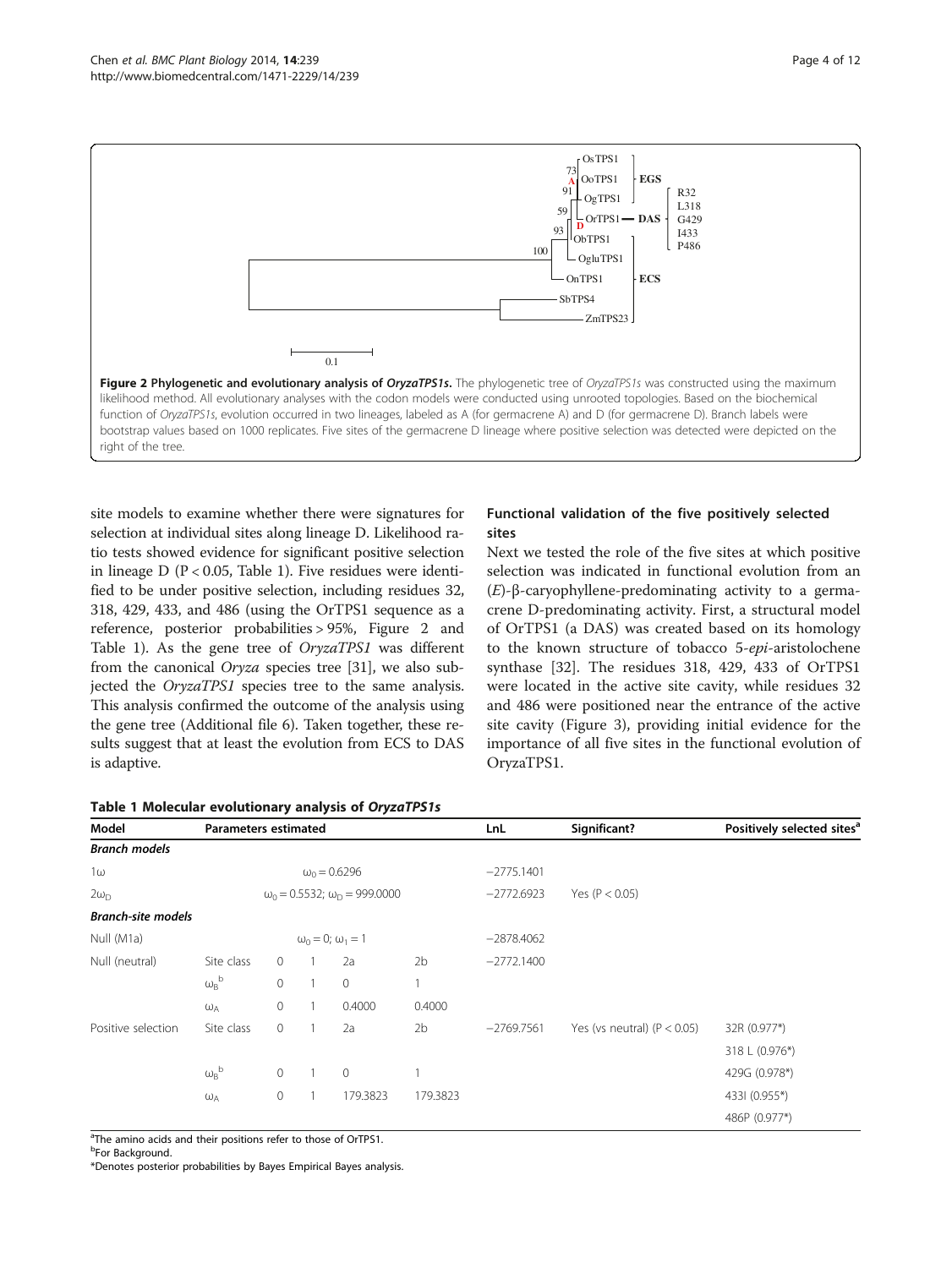<span id="page-6-0"></span>

Next, proteins mutated at these sites were produced and analyzed. We focused on the differences between ObTPS1, a typical ECS that produced almost exclusively (E)-β-caryophyllene with traces of α-humulene and germacrene A, but not germacrene D, and OrTPS1, a DAS producing germacrene D and A as its two major products. These enzymes differed in the residues present at all five positively selected sites, so ObTPS1 was used as the starting point for the generation of 31 variants covering all possible intermediates in the complete conversion from these five residues to those present in OrTPS1. All 31 variants were shown to be biochemically active (Figure [4\)](#page-7-0).

To better illustrate the contribution to the functional evolution from each mutant, the product profiles of all the mutants were subject to a clustering analysis based on relative abundance of the four sesquiterpene products. As shown in Figure [4,](#page-7-0) of the five single mutants, one (ObTPS1-C429G) showed a reduced proportion of (E)-β-caryophyllene and an elevated amount of germacrene A, but not germacrene D, while the other four displayed the wild-type phenotype. The products of three double mutants (ObTPS1-F318L + C429G, ObTPS1-C429G + V433I and ObTPS1-F318L + V433I) included germacrene D (the chromatogram of ObTPS1-F318L + V433I is shown in Figure [4](#page-7-0) as an instance) with the first two mutants also producing significant amounts of germacrene A (Figure [4\)](#page-7-0). The triple mutant ObTPS1-F318L + C429G +

V433I produced comparable amounts of germacrene A, germacrene D and (E)-β-caryophyllene (Figure [4\)](#page-7-0) and might represent the sequence of an intermediate stage gene prior to full functional divergence. Noticeably, all the proteins were grouped into two major clades. The first clade contained the proteins producing no or just minor amounts of germacrene D while the second clade contained OrTPS1 and four ObTPS1 mutants (1 triple mutant, 2 quadruple mutants and the quintuple mutant) harboring all the following switches: F318L, C429G, and V433I, further supporting the key role of these three switches in the function evolution. Finally, the quintuple mutant gave a product profile similar to that of ObTPS1-F318L + C429G + V433I rather than a true DAS (Figure [4](#page-7-0)), and thus changes at additional residue(s) are necessary for a complete functional switch from ECS to DAS.

#### Biological impact of OryzaTPS1 evolution

To determine whether the evolution of the sesquiterpene synthase OryzaTPS1 is reflected in terms of the actual pattern of sesquiterpenes produced in the intact plant, we measured the volatile terpenes emitted from rice plants expressing different OryzaTPS1s. From our previous studies, we know that the products of OryzaTPS1 (Os08g04500) are released after herbivore damage and function together with other volatiles in attracting enemies of attacking herbivores [\[26,27\]](#page-12-0). A group of six rice species other than Nipponbare was subject to insect herbivory, and volatiles were sampled by headspace collection and analyzed by GC-MS. All insect-damaged rice plants emitted volatiles, including the sesquiterpene products of OryzaTPS1s (Additional file [7](#page-12-0)). Cluster analysis of the OryzaTPS1s and the rice species together was performed based on the relative abundance of the four OryzaTPS1 sesquiterpene products produced. As shown in Figure [5](#page-8-0), this clustering led to three clades that perfectly represented the three different biochemical activities DAS, ECS and EGS. Specifically, the products of each enzyme clustered closely to the volatile products of its corresponding species. Six OryzaTPS1s, including OrTPS1, clustered immediately next to their corresponding species, while OoTPS1 belonged to the same clade as its species did. Thus, these data demonstrate that evolution of OryzaTPS1 is well correlated with changes in terpene emission profile and thus directly impacts the diversity of terpene biosynthesis of Oryza plants.

#### **Discussion**

This study has demonstrated that positive Darwinian selection is an evolutionary force driving the functional divergence of terpene synthases, the pivotal enzymes for the biosynthesis of the largest class of secondary metabolites made by plants. OryzaTPS1, a terpene synthase found in rice species that produces a mixture of volatile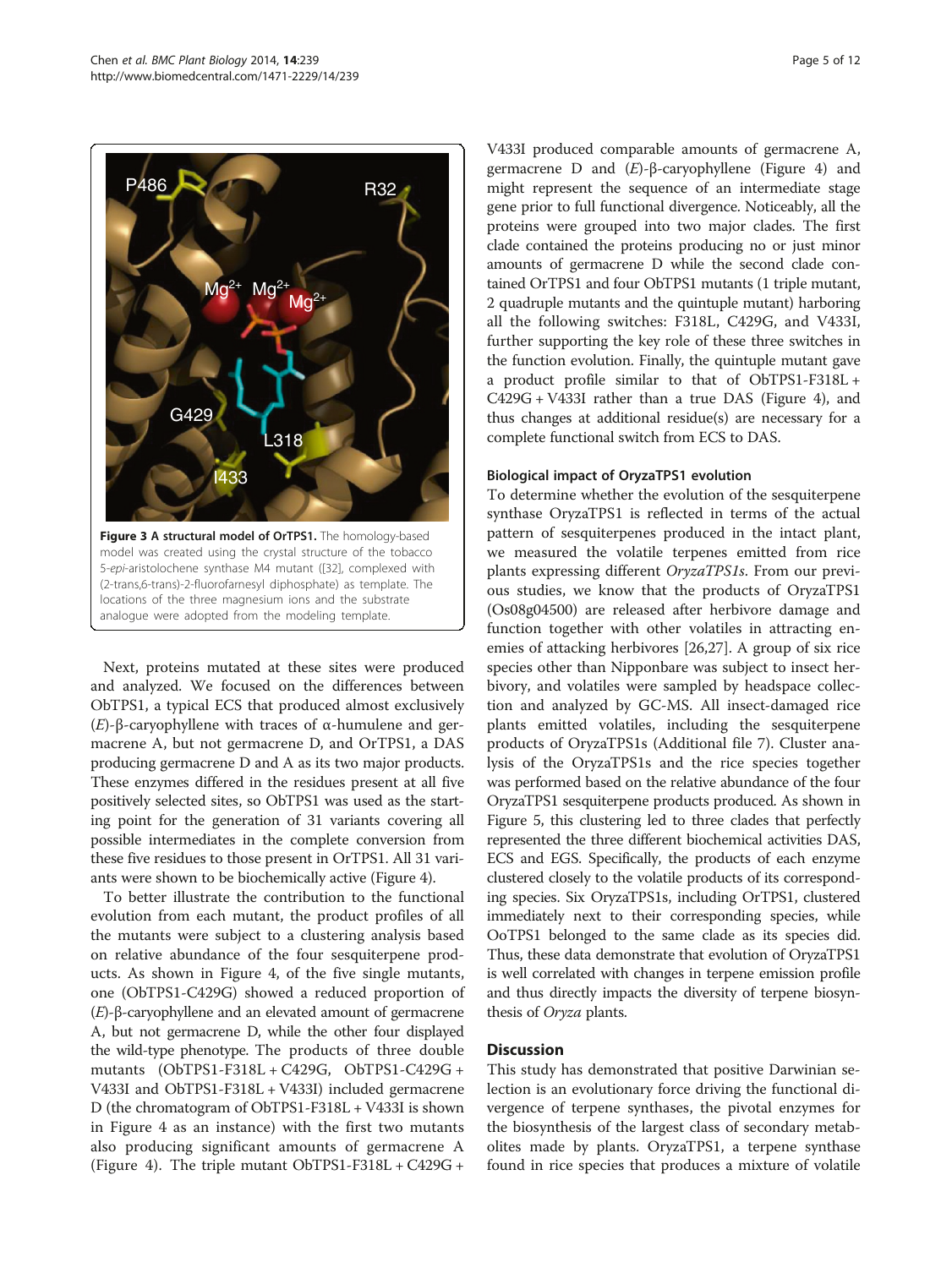<span id="page-7-0"></span>

sesquiterpenes, was subject to an overall purifying selection. This pattern is consistent with the evolution of TPS23 in maize, which may suggest that the evolution of the indirect defense traits may have been constrained in grasses. However, it was shown by phylogenetic analysis and functional characterization to have diverged from

being an (E)-β-caryophyllene synthase (ECS) making a few other minor products to being an  $(E)$ -β-caryophyllene/ germacrene A synthase (EGS) or a germacrene D and A synthase (DAS) (Figures [1](#page-4-0) & [2\)](#page-5-0) and molecular evolutionary analysis revealed that at least the evolution from ECS to DAS was driven by positive Darwinian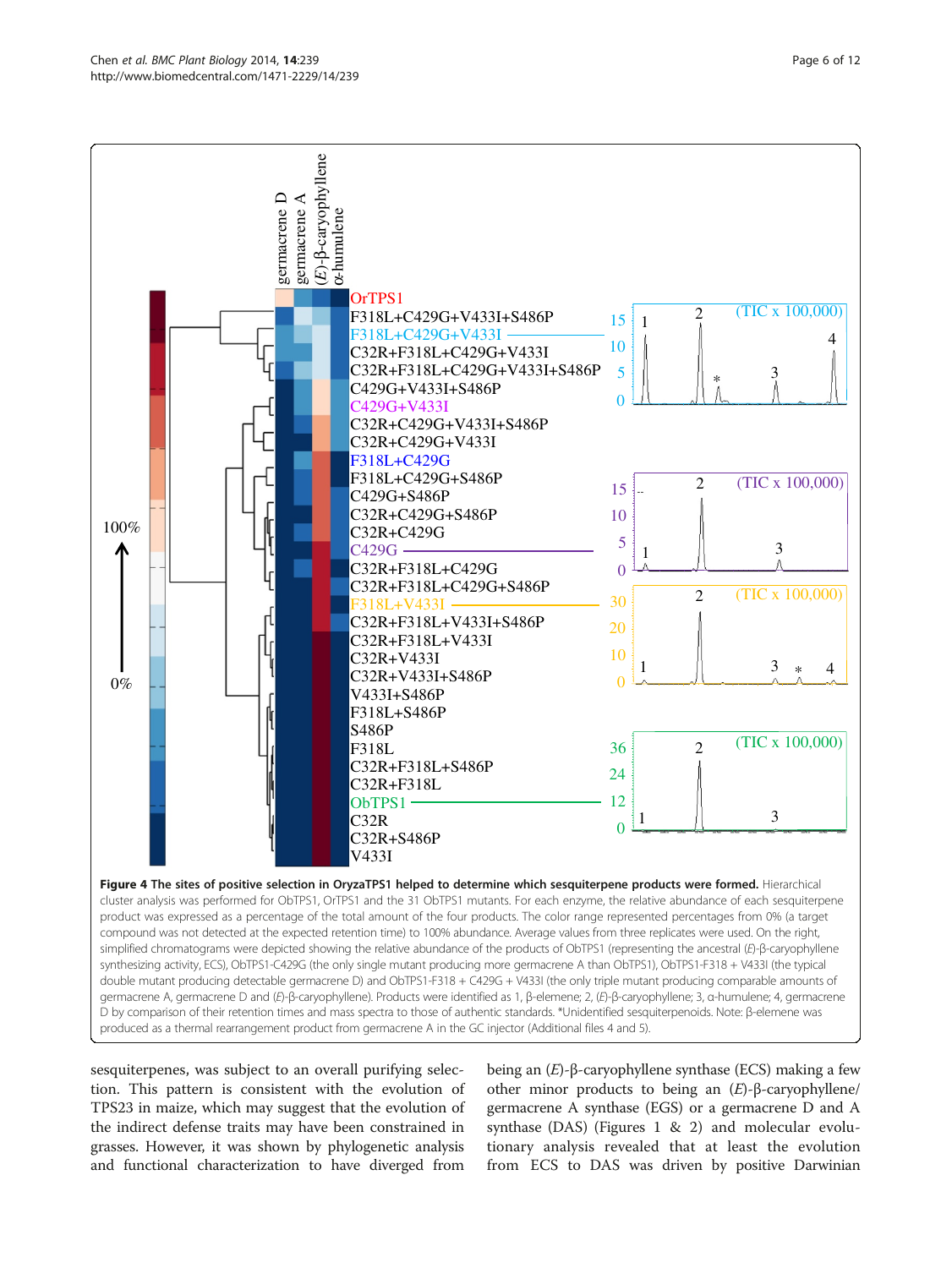<span id="page-8-0"></span>

selection. Functional divergence from ECS en route to DAS was partially achieved by the effects of mutations at five, particularly three, positively selected codon positions identified through the analysis using the branch-site models of the PAML package (Figures [3](#page-6-0) & [4\)](#page-7-0).

It is not particularly surprising that even a quintuple mutant of ECS in which all five target residues have been exchanged did not exhibit exact DAS activity (Figure [4](#page-7-0)). This suggests that one or more additional amino acids are involved in the activity divergence. Some of those amino acids may have been under positive selection. If so, the failure to detect the signature of positive selection could be due to the relatively small sampling size. On the other hand, the genus *Oryza* is relatively small with about 20 species; the seven species analyzed in this study account for most of the diploid Oryza species. Two of the five sites identified to be under positive selection exerted minimal, if any, effect on functional changes from ECS to DAS (Figure [4\)](#page-7-0). One explanation for this phenomenon is epistasis, namely the function of these sites can only be manifested with the changes of additional amino acids in the appropriate context [[18](#page-12-0)]. Further systemic creation and analysis of additional mutants may help clarify these possibilities.

The biochemical mechanism of functional divergence for OryzaTPS1 may arise directly from the properties of terpene synthases. While forming hundreds of monoterpene, sesquiterpene and diterpene carbon skeletons from just a few isoprenyl diphosphate substrates [[5,12](#page-12-0)], terpene synthases, including OryzaTPS1, often produce multiple minor products in addition to their major products, exhibiting a type of product promiscuity attributed to their carbocationic reaction mechanisms [\[10](#page-12-0)]. A proposed reaction mechanism for ECS, EGS and DAS is shown in Figure [6.](#page-9-0) Common to all three enzymes is the ionization of the substrate farnesyl pyrophosphate leading to the farnesyl cation. While ECS converted this cation via a 11,1-cyclization, a subsequent 2,10-cyclization and a deprotonation to  $(E)$ -β-caryophyllene, EGS obtained the ability to catalyze also a 10,1-cyclization of the farnesyl cation and the conversion of the resulting germacren-11 yl cation to germacrene A. DAS, however, lost the ability to catalyze the 11,1-cyclization but is able to convert the germacren-11-yl cation via two consecutive 1,2-hydride shifts or a single 1,3-hydride shift and a subsequent deprotonation to germacrene D (Figure [6](#page-9-0)). As demonstrated by protein engineering of TPSs [\[33](#page-13-0)] and analysis of variants of naturally occurring TPS homologs [\[14,15](#page-12-0)], the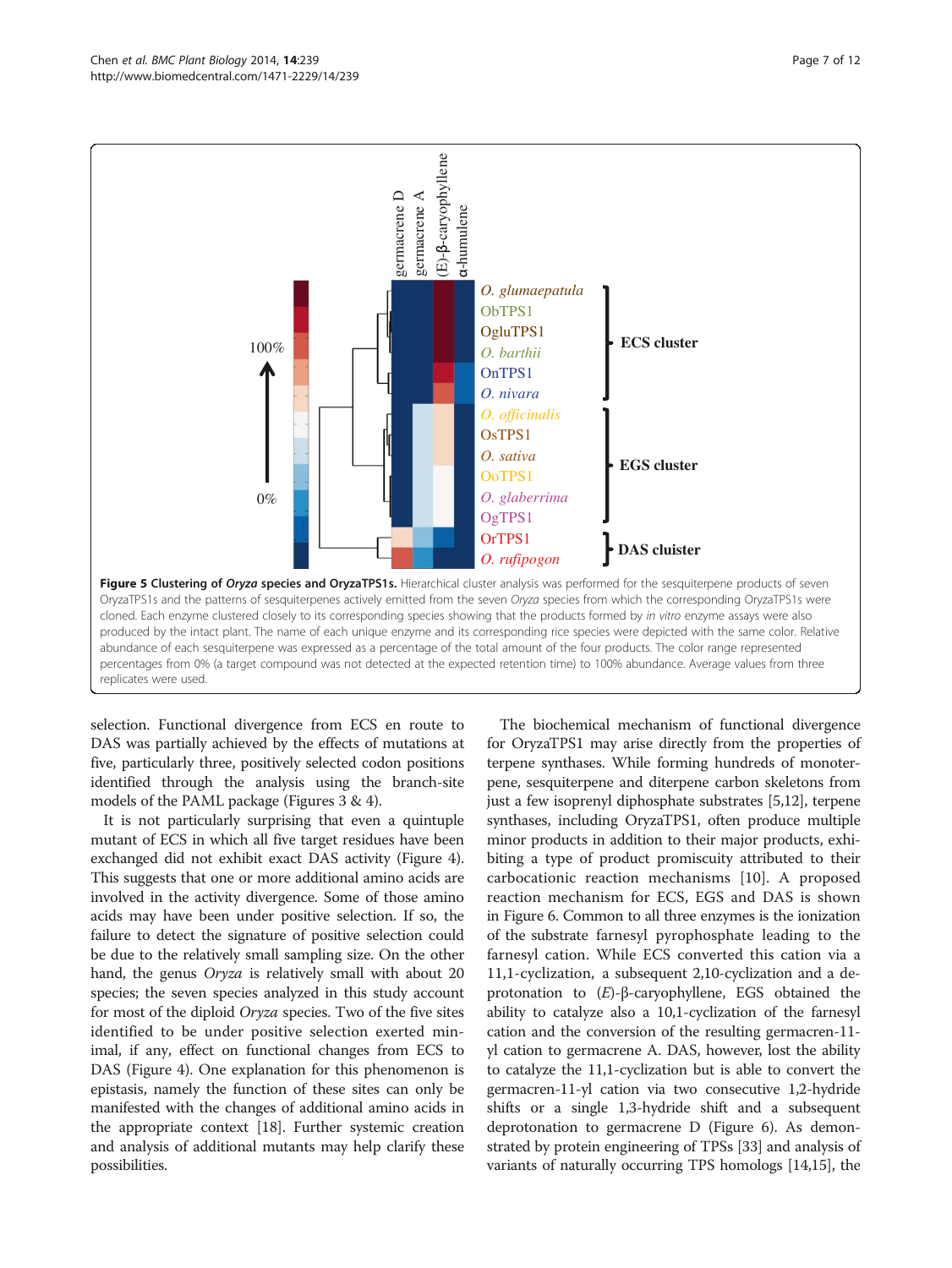<span id="page-9-0"></span>

proportions of major and minor products of TPSs can sometimes be readily altered by exchanges of a few amino acid residues, which is also the case for OryzaTPS1 as described here (Figure [4\)](#page-7-0). These key amino acid residues are usually located within or around the synthase active site cavity [[13,14](#page-12-0)]. For the functional evolution from ObTPS1 to OrTPS1, three amino acid switches F318L, C429G, and V433I as revealed by the mutagenesis analysis (using the OrTPS1 sequence as a reference, same below) did occur within the enzyme active site cavity as revealed by the structure modeling. However, two other switches, C32R and S486P, which occurred near the entrance of the active site cavity seemed not to contribute directly to enzyme functional evolution as shown by the mutagenesis analysis. This is consistent with the previous studies that the residues located within the TPS active site cavity play a more critical role in deciding the product outcome than those outside the active site cavity [[13](#page-12-0)[,33](#page-13-0)]. The minor activities of promiscuous terpene synthases provide the raw material for the evolution of novel enzymes in which such minor activities can become dominant ones. Functional divergence of  $(E)$ β-caryophyllene/germacrene A synthase (EGS) and germacrene D and A synthase (DAS) activities from  $(E)$ -β-caryophyllene synthase (ECS) began with an ancestral activity that already had germacrene D and A as minor products. After functional divergence, the original function may either be retained or become lost. In the case of OryzaTPS1, the co-opted EGS and DAS activities retained the ability to produce  $(E)$ -βcaryophyllene, the only predominant product of the ancestral ECS, although with reduced relative abundance (Figure [1](#page-4-0) and Additional file [3](#page-12-0)). The retention of these products may be ascribed either to natural selection or to the restricted flexibility of enzymatic mechanisms.

It should be acknowledged that the evolutionary trajectory for functional divergence of OryzaTPS1s could have occurred in a number of scenarios. If only the seven Oryza species studied in this paper are considered, O. officinalis is sister to the other six species based on the canonical Oryza species tree [\[31\]](#page-13-0). Because OoTPS1 from O. officinalis was an EGS, one scenario could be that the ancestral activity of the other six OryzaTPS1s is EGS. In this case, it would suggest that DAS evolved from EGS, which earlier had evolved from ECS. The functional divergence from ECS to EGS was relatively minor, affecting only the relative abundance of germacrene A (Figure [1\)](#page-4-0). The five amino acid residues in ECSs and EGSs that correspond to the five sites under positive selection in DAS were highly similar, providing additional evidence on the importance of these sites on the evolution of the new activity DAS. However, it is still highly possible that DAS evolved from ECS, as inferred in this study, which would represent the ancestral activity of the six OryzaTPS1s sister to OoTPS1. In this case, the EGS activity of OoTPS1 would have evolved from an ECS after the split of O. officinalis from the common ancestor of the other six Oryza species. Functional characterization of OryzaTPS1s from additional Oryza species may provide better answer to this question.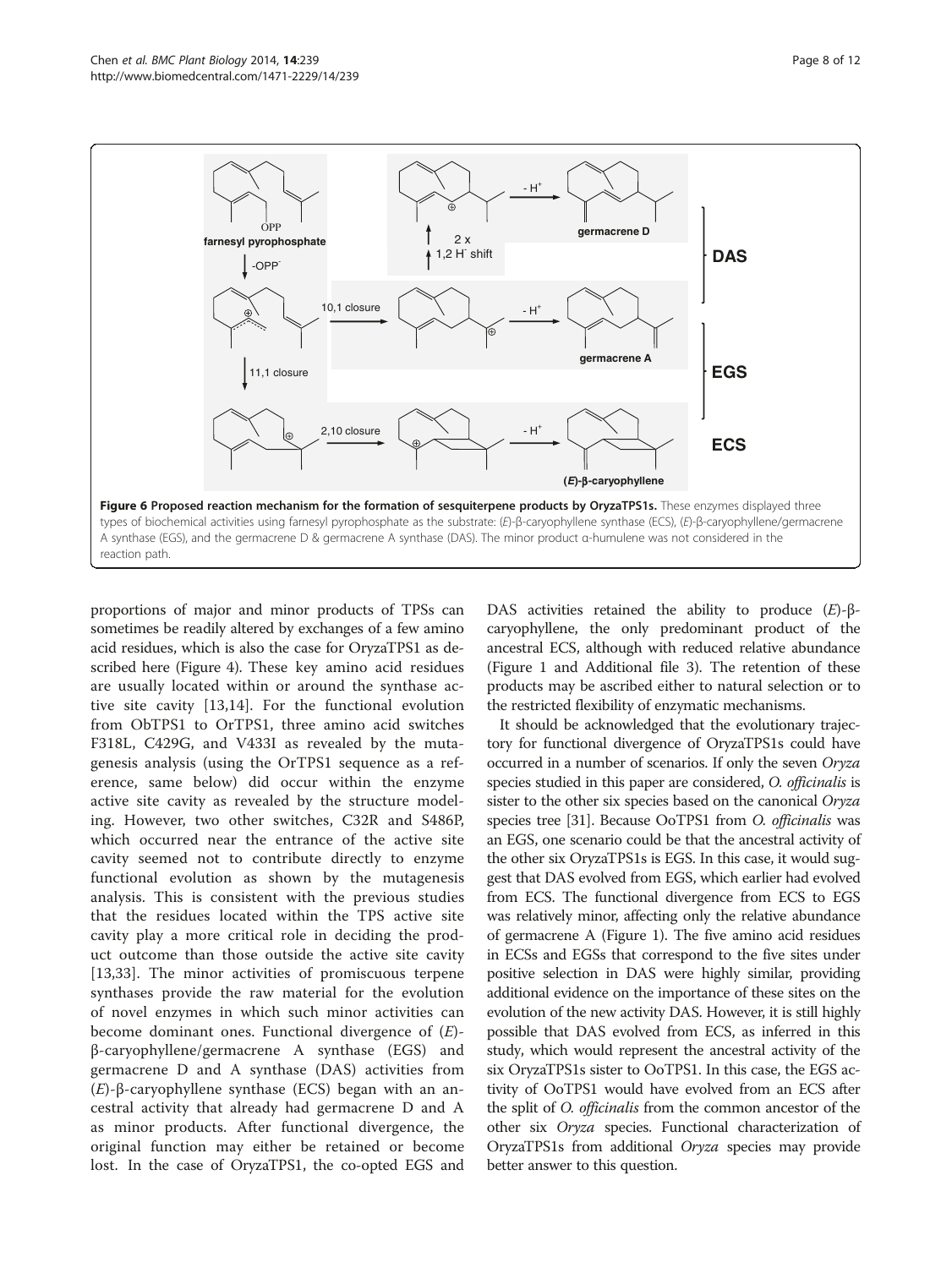The evidence for positive selection driving the diversification of secondary metabolite biosynthesis has been detected in a number of enzyme systems, such as methylthioalkylmalate synthases involved in glucosinolate biosynthesis [[21\]](#page-12-0) and dihydroflavonol-4-reductases involved in anthocyanin biosynthesis [[24](#page-12-0)]. In all such cases, positive selection has exerted its effect on duplicated genes. In contrast, the positive selection-driven functional divergence of OryzaTPS1 in rice appears to have occurred without the direct involvement of gene duplication. In the sequenced O. sativa cultivar Nipponbare, OryzaTPS1 (Os08g04500 or OsTPS1) and its closest paralog Os08g07100 (50% identity at the amino acid level, Additional file [8](#page-12-0)) have been demonstrated to be derived from a duplication event that occurred before the divergence of rice (Oryza), maize and sorghum [\[28](#page-12-0)]. Os08g04500 and Os08g07100 make two completely different sets of terpene products [\[26\]](#page-12-0). Analysis of the whole genome sequence available for another Oryza species O. glaberrima [[34](#page-13-0)] also supported that OryzaTPS1 (gene ID ORGLA08G0019200 in this species) has not been duplicated in rice after the divergence of rice from the common ancestor of maize and sorghum as its closest paralog in this species (gene ID ORGLA08G0035300 in this species) also only possessed 48% similarity at the amino acid level to OryzaTPS1. Analysis of the genome sequences of other Oryza species analyzed in this study will be needed to provide undisputable evidence that the positive selection-driven functional divergence of OryzaTPS1 occurred without the direct involvement of gene duplication.

The divergence of OryzaTPS1 to new biochemical functions was apparent not only from in vitro enzyme assays (Figure [1](#page-4-0)), but also from whole plant volatile collection. There were strong correlations between the sesquiterpene profiles of individual OryzaTPS1 enzymes and the sesquiterpenes emitted from the plant from which the corresponding OryzaTPS1 was cloned (Figure [5](#page-8-0)), indicating that functional evolution of OryzaTPS1 directly impacts the phenotype of the plant. What is the biological significance of these alterations in sesquiterpene volatile emission? The volatile sesquiterpenoids emitted from insect-damaged rice and maize plants function in indirect defense as chemical cues to attract natural enemies, such as parasitic wasps [\[26,27,](#page-12-0)[35](#page-13-0)]. Herbivore enemies have demonstrated the ability to perceive differences in terpene volatile profiles [\[36,37\]](#page-13-0). Therefore, the changes in rice sesquiterpene emission profiles caused by functional divergence of OryzaTPS1 may reflect the changing spectra of insect herbivores and their natural enemies present in the environments of different species. For instance,  $(E)$ -βcaryophyllene serves as a signal not only for the indirect defense above ground [[26,28](#page-12-0)], but also for that below ground [[27](#page-12-0)]. However, based on the current literature,

germacrene A and germacrene D are specific signals for the indirect defense above ground [[38](#page-13-0)-[40](#page-13-0)]. Thus, it's likely that evolution from ECS to DAS & EGS in certain rice lineages is driven by more serious insect challenges above ground.

The detection of positive selection as an evolutionary force driving the functional divergence of OryzaTPS1 (Figure [2\)](#page-5-0) presents the first case that we are aware of in which positive selection drove the evolution of terpene synthase genes for the diversification of terpenoid biosynthesis. This study also strengthens the view that the interactions of plants with their herbivores and pathogens evolve rapidly. In the arms race with pests, plants are continually evolving novel defenses as adaptive traits under positive selection, reflected by such disparate examples as the evolution of glucosinolate biosynthetic genes [[21](#page-12-0)] and plant resistance (R) genes [[41](#page-13-0)] for direct defense against insect herbivores and defense against microbial pathogens, respectively. The functional divergence of the terpene synthase gene OryzaTPS1 driven by positive selection implies the adaptive evolution of indirect defense against herbivorous insects.

#### Conclusions

This study reports that positive Darwinian selection is a driving force for the functional divergence of OryzaTPS1. As the evolution of OryzaTPS1 is well correlated with changes in terpene emission profiles of Oryza plants, these results may imply that the sesquiterpene volatile blend produced by the Oryza species that contains DAS may be adaptive, likely in the attraction of the natural enemies of insect herbivores. This study gains us further insight into the mechanisms shaping the diversity of plant secondary metabolism.

#### Methods

#### Plants growth and insect treatment

Seeds of the selected Oryza species (Additional file [1\)](#page-12-0) were obtained from the National Plant Germplasm Systems of the USDA Agricultural Research Service [\(http://www.ars](http://www.ars-grin.gov/npgs/)[grin.gov/npgs/\)](http://www.ars-grin.gov/npgs/). Seeds were de-hulled and germinated at 28°C in the dark for 3 days. Seedlings were planted at eight plants per 200 ml glass jar, and grown at 28°C with 16 h of light per day. The eggs of Spodoptera frugiperda were purchased from Benzon Research Inc (PA, USA). Newly emerged larvae of *S. frugiperda* were transferred to 37.5 ml cups containing pinto-bean-based artificial diet as a food source in an incubator (28°C). For plant treatment, two second-instar larvae were placed on the leaves of a single 2-week-old rice seedling. After overnight (when approximately 20% of the leaf area had been consumed), insects were removed and the rice plants were subjected to volatile collection and tissue collection for RNA extraction.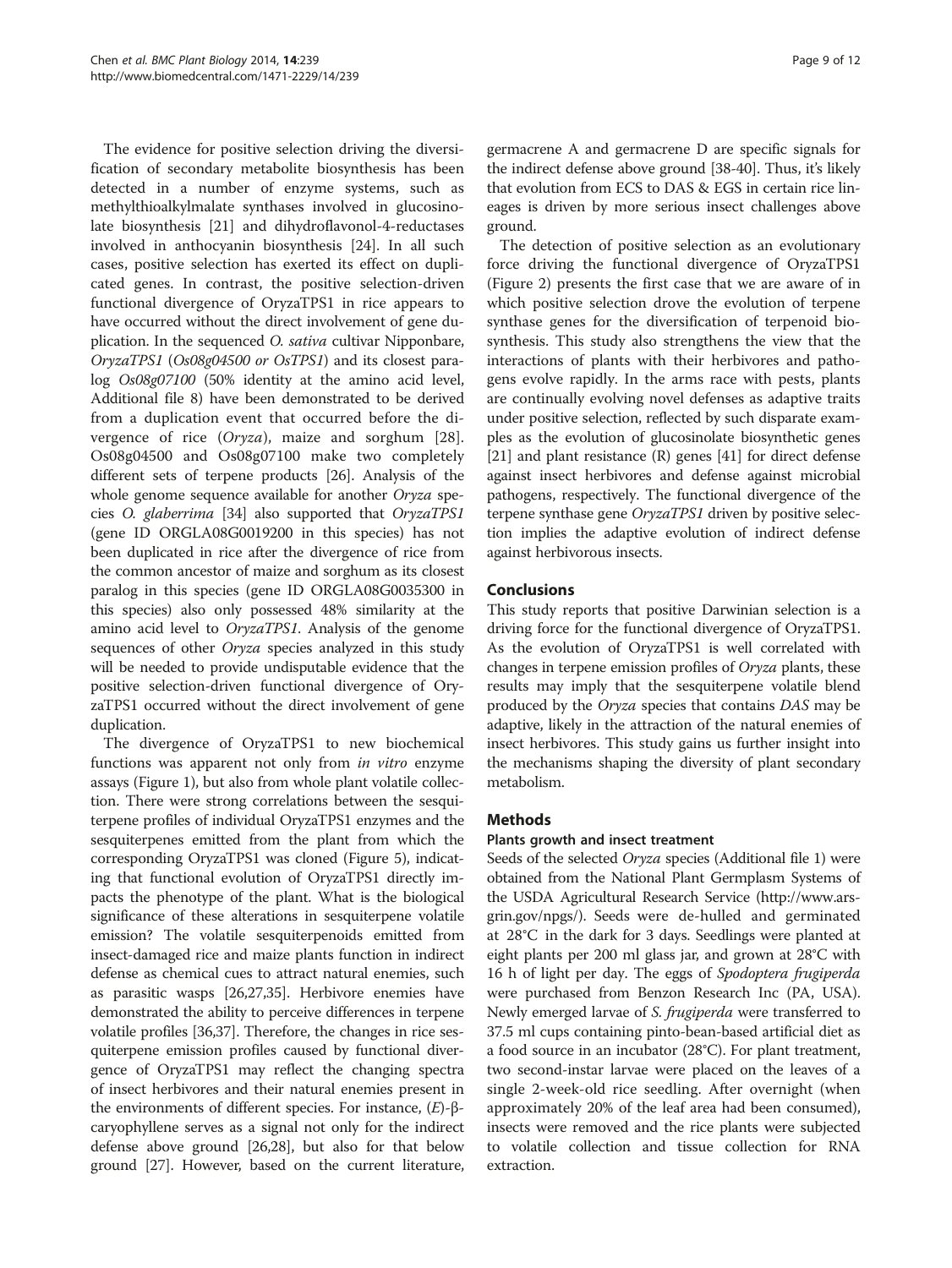#### Sequence analysis

Related sequences were obtained and analyzed through the Rice Genome Annotation Project website [\(http://](http://rice.plantbiology.msu.edu/index.shtml) [rice.plantbiology.msu.edu/index.shtml\)](http://rice.plantbiology.msu.edu/index.shtml) and [http://www.](http://www.gramene.org/Oryza_glaberrima/Info/Index) [gramene.org/Oryza\\_glaberrima/Info/Index.](http://www.gramene.org/Oryza_glaberrima/Info/Index)

#### Full-length cDNA cloning

Total RNA was isolated from rice tissues using Qiagen Plant RNeasy Mini Kit. cDNAs were synthesized through GE Healthcare First-Strand cDNA Synthesis Kit. Fulllength cDNAs of the TPS genes were cloned into the vector pEXP5-CT/TOPO (Invitrogen, Carlsbad, CA, USA) and fully sequenced. The primers used for CDS cloning were: 5′- ATGGCAACCTCTGTTCCGAG-3′ (forward) and 5′-CAGTCACGCTTCATTAGAAG-3′ (reverse).

#### Protein expression in E. coli and terpene synthase assay

An E. coli BL21 Codon Plus strain (Invitrogen), transformed with the appropriate expression construct (including a vector control), was used for protein expression. Expression was induced by addition of isopropyl-1-thio-Dgalactopyranoside to a final concentration of 1 mM. The cells were collected by centrifugation at 4000 g for 6 min, and disrupted by a  $4 \times 30$  sec treatment with a sonicator in chilled extraction buffer (50 mM Mopso, pH 7.0, with 5 mM MgCl<sub>2</sub>, 5 mM sodium ascorbate, 0.5 mM PMSF, 5 mM dithiothreitol and 10% v/v glycerol). The cell fragments were removed by centrifugation at 14 000 g, and the supernatant was desalted into assay buffer (10 mM Mopso, pH 7.0, 1 mM dithiothreitol, 10% v/v glycerol) by passage through a Econopac 10DG column (Bio-Rad). Enzyme assays were performed in a Teflon®-sealed, screw-capped 1 ml GC glass vial containing 50 μl of the bacterial extract and 50 μl assay buffer with 10 μM  $(E, E)$ -FPP, 10 mM  $MgCl<sub>2</sub>$ , 0.2 mM  $NaWO<sub>4</sub>$  and 0.1 mM NaF. An SPME (solid phase micro-extraction) fiber consisting of 100 μm polydimethylsiloxane (Supelco) was placed into the headspace of the vial for 60 min incubation at 30°C and then inserted into the injector of the gas chromatograph for analysis of the adsorbed reaction products. Volatiles were analyzed on a Shimadzu 17A gas chromatograph coupled to a Shimadzu ([http://www.shimadzu.com\)](http://www.shimadzu.com) QP5050A quadrupole mass selective detector. Separation was performed on a Restek SHR5XLB column (30 m × 0.25 mm internal diameter  $\times$  0.25 µm thickness, Shimadzu). Helium was used as the carrier gas (flow rate of 5 ml  $min^{-1}$ ), a splitless injection (injection injector temperature 250°C) was used, and a temperature gradient of 5°C min−<sup>1</sup> from 40°C (3 min hold) to 240°C was applied. Products were identified by comparison of retention times and mass spectra with those of authentic reference compounds obtained from Fluka, Sigma (<http://www.sigmaaldrich.com/>) and W. König at the University of Hamburg.

#### Plant volatile collection and identification

Volatiles emitted from insect-damaged rice plants and control rice plants were collected in an open headspace sampling system (Analytical Research Systems, Gainesville, FL, USA). Eight plants grown in a single glass jar wrapped with aluminum foil were placed in a glass chamber with a removable O-ring snap lid with an air outlet port. Charcoal-purified air entered the chamber at a flow rate of 0.8 l min−<sup>1</sup> from the top through a Teflon® hose. Volatiles were collected for 4 h by pumping air from the chamber through a Super Q volatile collection trap (Analytical Research Systems). Volatiles were eluted with 40 μl of  $CH<sub>2</sub>Cl<sub>2</sub>$ , and 1-octanol was added as an internal standard for quantification. Volatile identification was conducted as described above.

#### Hierarchical clustering analysis

Hierarchical clustering analysis was performed in MATLAB using the clustergram function in the bioinformatics toolbox. The Mahalanobis Distance was used to calculate the distance matrix, from which the hierarchical clusters were generated using complete linkage method. The color bar in each figure showed the relative abundance of the four sesquiterpene products (from 0% to 100%).

#### Phylogeny reconstruction

To perform phylogeny reconstruction, the protein sequence alignment was performed by using the MAFFT program [[42](#page-13-0)]. The phylogenetic tree based on the alignment was reconstructed using the maximum likelihood method in MEGA5 [\[43\]](#page-13-0) with 1,000 replicates of bootstrap analysis.

#### Molecular evolutionary analysis

Molecular evolution of OryzaTPS1s was analyzed using the codeml program in the PAML 4.4 package [\[29](#page-13-0)]. An unrooted phylogenetic tree reconstructed using the maximum likelihood method and a canonical species tree [[31](#page-13-0)] containing the seven Oryza species included in this study were subjected to the analysis. A series of branch models were tested: the one ratio model for all the lineages and the two-ratio model for the A and D lineages respectively (labeled in the phylogenetic tree) where the original enzyme functional evolution occurred. Likelihood ratio tests (LRT) were conducted to determine which model fitted the data better. The D lineage was tested for a signature of positive selection using the branch-sites test. The positive sites with high posterior probabilities (>0.95) were obtained through Bayes Empirical Bayes analysis.

#### Site-directed mutagenesis

For site-directed mutagenesis, the QuickChange site-directed mutagenesis kit (Stratagene, La Jolla, USA) was used according to the manufacturer's instructions. Mutated genes were fully sequenced.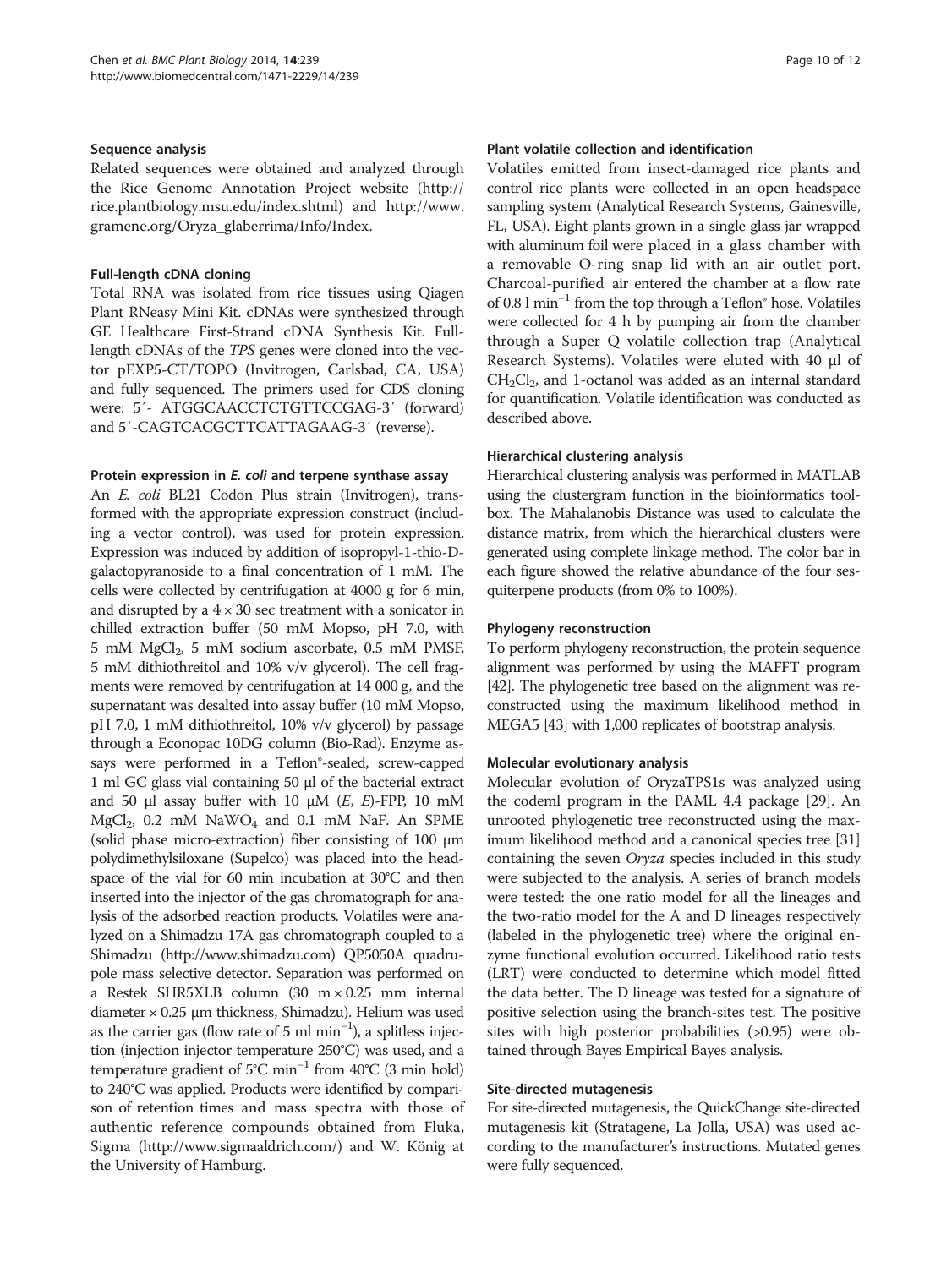#### <span id="page-12-0"></span>Homology-based structural modeling

Protein structure modeling was performed with the SWISS-MODEL service [\(http://www.expasy.org/swissmod/](http://www.expasy.org/swissmod/SWISS-MODEL.html) [SWISS-MODEL.html](http://www.expasy.org/swissmod/SWISS-MODEL.html)) [\[44](#page-13-0)] using the previously determined structure of 5-epi-aristolochene synthase M4 mutant ([[32](#page-13-0)], PDB id, 3lz9) as the modeling template. Models were visualized and analyzed using the program PyMOL.

#### Additional files

[Additional file 1:](http://www.biomedcentral.com/content/supplementary/s12870-014-0239-x-s1.pdf) Accessions of seven Oryza species analyzed and the designation of the OryzaTPS1s genes.

[Additional file 2](http://www.biomedcentral.com/content/supplementary/s12870-014-0239-x-s2.pdf) Amino acid sequence alignment of OryzaTPS1, SbTPS4 and ZmTPS3.

[Additional file 3:](http://www.biomedcentral.com/content/supplementary/s12870-014-0239-x-s3.pdf) Relative abundance of individual sesquiterpenes produced by OryzaTPS1s.

[Additional file 4:](http://www.biomedcentral.com/content/supplementary/s12870-014-0239-x-s4.pdf) Chemical conversion of the sesquiterpene germacrene A to β-elemene at typical GC injector temperatures.

[Additional file 5:](http://www.biomedcentral.com/content/supplementary/s12870-014-0239-x-s5.pdf) Chemical conversion of the sesquiterpene germacrene A to β-elemene at a low GC injector temperature.

[Additional file 6:](http://www.biomedcentral.com/content/supplementary/s12870-014-0239-x-s6.pdf) Molecular evolutionary analysis of OryzaTPS1 using the species tree.

[Additional file 7:](http://www.biomedcentral.com/content/supplementary/s12870-014-0239-x-s7.pdf) Relative abundance of individual OryzaTPS1 products emitted from insect-damaged rice plants.

[Additional file 8:](http://www.biomedcentral.com/content/supplementary/s12870-014-0239-x-s8.pdf) The top five paralogs of Os08g04500 by blast search against the rice genome database with the amino acid sequence of Os08g04500 as a query.

#### Competing interests

The authors declare that they have no competing interests.

#### Authors' contributions

Author contributions: HC, TGK, JG and FC conceived the project. HC performed gene cloning, enzymes assays, volatile collection from plants and mutagenesis studies. G-LL performed phylogenetic and molecular evolutionary analysis. TGK performed enzyme assays and structure modeling. Q-DJ conducted the clustering analysis. HC and FC wrote the manuscript and all other authors provided critical comments and revisions. All authors read and approved the final manuscript.

#### Acknowledgements

This work was supported by an Innovation grant from the University of Tennessee Experimental Station (to F.C.) and funds from the Max Planck Society (to TGK and JG).

#### Author details

<sup>1</sup>Department of Plant Sciences, University of Tennessee, Knoxville, TN 37996, USA. <sup>2</sup> Key Laboratory of Plant Resources Conservation and Sustainable Utilization, South China Botanical Garden, Chinese Academy of Sciences, Guangzhou 510650, China. <sup>3</sup>College of Life Sciences, Shaanxi Normal University, Xi'an 710062, China. <sup>4</sup>Max Planck Institute for Chemical Ecology, Hans-Knöll-Strasse 8, D-07745 Jena, Germany. <sup>5</sup>Graduate School of Genome Science and Technology, University of Tennessee, Knoxville, TN 37996, USA.

#### Received: 8 May 2014 Accepted: 3 September 2014 Published online: 16 September 2014

#### References

- 1. Hartmann T: From waste products to ecochemicals: fifty years research of plant secondary metabolism. Phytochemistry 2007, 68:2831–2846.
- Weng JK, Philippe RN, Noel JP: The rise of chemodiversity in plants. Science 2012, 336:1667–1670.
- 3. Buckingham J: Dictionary of Natural Products. 1st edition. London; New York: Chapman & Hall; 1994.
- 4. Gershenzon J, Dudareva N: The function of terpene natural products in the natural world. Nat Chem Biol 2007, 3:408–414.
- 5. Tholl D: Terpene synthases and the regulation, diversity and biological roles of terpene metabolism. Curr Opin Plant Biol 2006, 9:297–304.
- 6. Harborne JB, Turner BL: Plant Chemosystematics. London; Orlando: Academic; 1984.
- 7. Pichersky E, Gershenzon J: The formation and function of plant volatiles: perfumes for pollinator attraction and defense. Curr Opin Plant Biol 2002, 5:237–243.
- 8. Degen T, Dillmann C, Marion-Poll F, Turlings TCJ: High genetic variability of herbivore-induced volatile emission within a broad range of maize inbred lines. Plant Physiol 2004, 135:1928–1938.
- 9. Lou Y, Hua X, Turlings TCJ, Cheng J, Chen X, Ye G: Differences in induced volatile emissions among rice varieties result in differential attraction and parasitism of Nilaparvata lugens eggs by the parasitoid Anagrus nilaparvatae in the field. J Chem Ecol 2006, 32:2375–2387.
- 10. Christianson DW: Unearthing the roots of the terpenome. Curr Opin Chem Biol 2008, 12:141–150.
- 11. Degenhardt J, Köllner TG, Gershenzon J: Monoterpene and sesquiterpene synthases and the origin of terpene skeletal diversity in plants. Phytochemistry 2009, 70:1621–1637.
- 12. Chen F, Tholl D, Bohlmann J, Pichersky E: The family of terpene synthases in plants: a mid-size family of genes for specialized metabolism that is highly diversified throughout the kingdom. Plant J 2011, 66:212-229.
- 13. Greenhagen BT, O'Maille PE, Noel JP, Chappell J: Identifying and manipulating structural determinates linking catalytic specificities in terpene synthases. Proc Natl Acad Sci U S A 2006, 103:9826-9831.
- 14. Keeling CI, Weisshaar S, Lin RP, Bohlmann J: Functional plasticity of paralogous diterpene synthases involved in conifer defense. Proc Natl Acad Sci U S A 2008, 105:1085-1090.
- 15. Köllner TG, Gershenzon J, Degenhardt J: Molecular and biochemical evolution of maize terpene synthase 10, an enzyme of indirect defense. Phytochemistry 2009, 70:1139–1145.
- 16. Xu M, Wilderman PR, Peters RJ: Following evolution's lead to a single residue switch for diterpene synthase product outcome. Proc Natl Acad Sci U S A 2007, 104:7397–7401.
- 17. Phillips MA, Wildung MR, Williams DC, Hyatt DC, Croteau R: cDNA isolation, functional expression, and characterization of (+)-alpha-pinene synthase and (−)-alpha-pinene synthase from loblolly pine (Pinus taeda): stereocontrol in pinene biosynthesis. Arch Biochem Biophys 2003, 411:267–276.
- 18. O'Maille PE, Malone A, Dellas N, Andes Hess B Jr, Smentek L, Sheehan I, Greenhagen BT, Chappell J, Manning G, Noel JP: Quantitative exploration of the catalytic landscape separating divergent plant sesquiterpene synthases. Nat Chem Biol 2008, 4:617-623.
- 19. Hillwig ML, Xu M, Toyomasu T, Tiernan MS, Wei G, Cui G, Huang L, Peters RJ: Domain loss has independently occurred multiple times in plant terpene synthase evolution. Plant J 2011, 68:1051-1060.
- 20. Cseke L, Dudareva N, Pichersky E: Structure and evolution of linalool synthase. Mol Biol Evol 1998, 15:1491–1498.
- 21. Benderoth M, Textor S, Windsor AJ, Mitchell-Olds T, Gershenzon J, Kroymann J: Positive selection driving diversification in plant secondary metabolism. Proc Natl Acad Sci U S A 2006, 103:9118-9123.
- 22. Fucile G, Falconer S, Christendat D: Evolutionary diversification of plant shikimate kinase gene duplicates. PLoS Genet 2008, 4:e1000292.
- 23. Barkman TJ, Martins TR, Sutton E, Stout JT: Positive selection for single amino acid change promotes substrate discrimination of a plant volatile-producing enzyme. Mol Biol Evol 2007, 24:1320–1329.
- 24. Des Marais DL, Rausher MD: Escape from adaptive conflict after duplication in an anthocyanin pathway gene. Nature 2008, 454:762–765.
- 25. Kaltenegger E, Eich E, Ober D: Evolution of homospermidine synthase in the convolvulaceae: a story of gene duplication, gene loss, and periods of various selection pressures. Plant Cell 2013, 25:1213–1227.
- 26. Yuan JS, Köllner TG, Wiggins G, Grant J, Degenhardt J, Chen F: Molecular and genomic basis of volatile-mediated indirect defense against insects in rice. Plant J 2008, 55:491–503.
- 27. Köllner TG, Held M, Lenk C, Hiltpold I, Turlings TCJ, Gershenzon J, Degenhardt J: A maize (E)-beta-caryophyllene synthase implicated in indirect defense responses against herbivores is not expressed in most American maize varieties. Plant Cell 2008, 20:482–494.
- 28. Zhuang X, Köllner TG, Zhao N, Li G, Jiang Y, Zhu L, Ma J, Degenhardt J, Chen F: Dynamic evolution of herbivore-induced sesquiterpene biosynthesis in sorghum and related grass crops. Plant J 2012, 69:70-80.